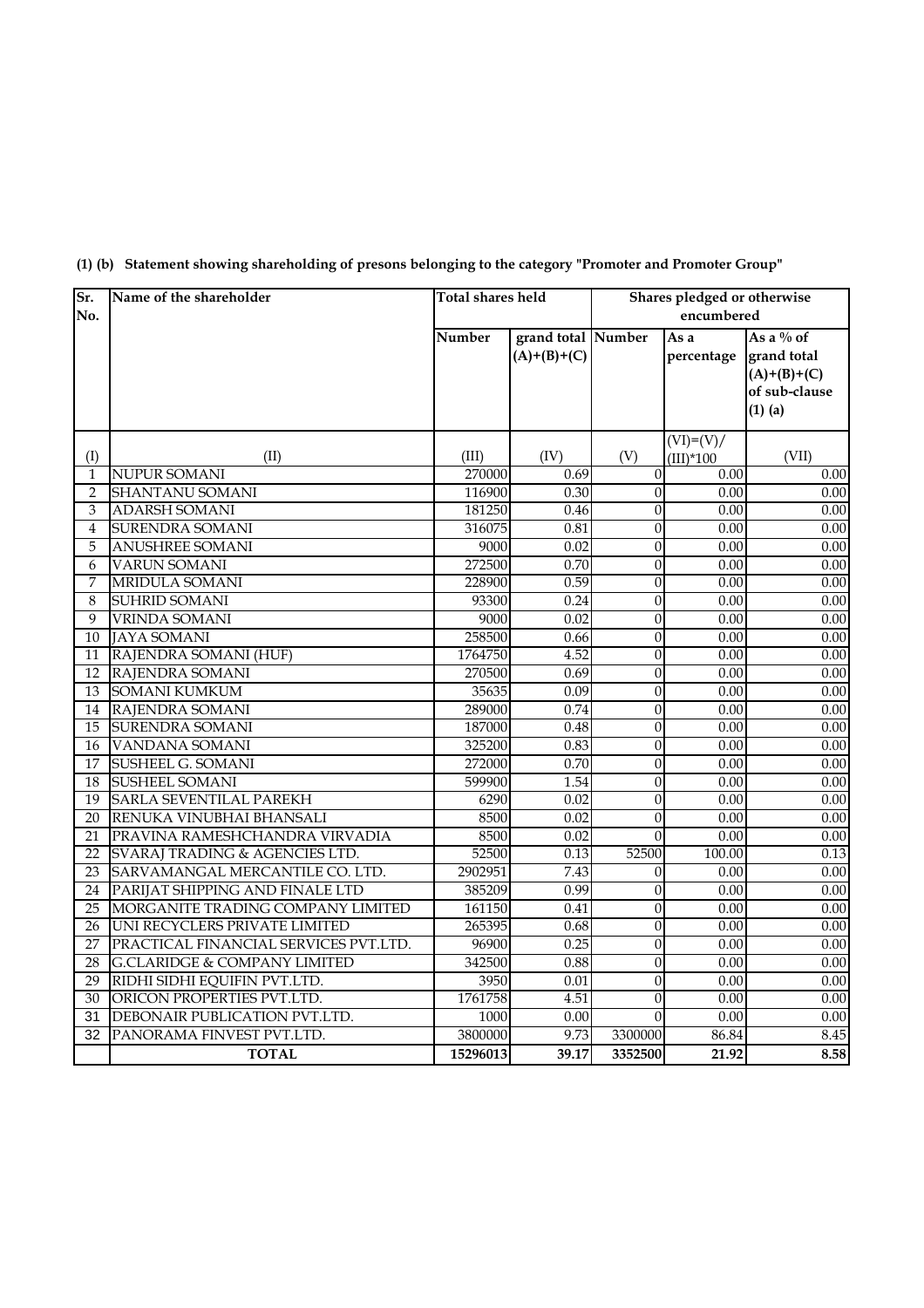| (II)(b) | Statement showing holding of Depository Receipts (DRs), where underlying<br>shares are in excess of 1% of the total number of shares. |                                         |                                                                                                                                                                                                         |  |  |  |  |  |  |
|---------|---------------------------------------------------------------------------------------------------------------------------------------|-----------------------------------------|---------------------------------------------------------------------------------------------------------------------------------------------------------------------------------------------------------|--|--|--|--|--|--|
| Sr. No. | (ADRs, GDRs, SDRs, etc.)                                                                                                              | underlying<br>outstanding<br><b>DRs</b> | Type of outstanding DR No. of shares Shares underlying outstanding<br>DRs as a percentage of total<br>number of shares{i.e., Grand<br>Total (A)+(B)+(C) indicated in<br>Statement at para (I)(a) above} |  |  |  |  |  |  |
| 1       |                                                                                                                                       |                                         | 0.00                                                                                                                                                                                                    |  |  |  |  |  |  |
| 2       |                                                                                                                                       |                                         | 0.00                                                                                                                                                                                                    |  |  |  |  |  |  |
| 3       |                                                                                                                                       |                                         | 0.00                                                                                                                                                                                                    |  |  |  |  |  |  |
| 4       |                                                                                                                                       |                                         | 0.00                                                                                                                                                                                                    |  |  |  |  |  |  |
| 5       |                                                                                                                                       |                                         | 0.00                                                                                                                                                                                                    |  |  |  |  |  |  |
| 6       |                                                                                                                                       |                                         | 0.00                                                                                                                                                                                                    |  |  |  |  |  |  |
| 7       |                                                                                                                                       |                                         | 0.00                                                                                                                                                                                                    |  |  |  |  |  |  |
| 8       |                                                                                                                                       |                                         | 0.00                                                                                                                                                                                                    |  |  |  |  |  |  |
| 9       | ΤΟΤΑL                                                                                                                                 | 0                                       | 0.00                                                                                                                                                                                                    |  |  |  |  |  |  |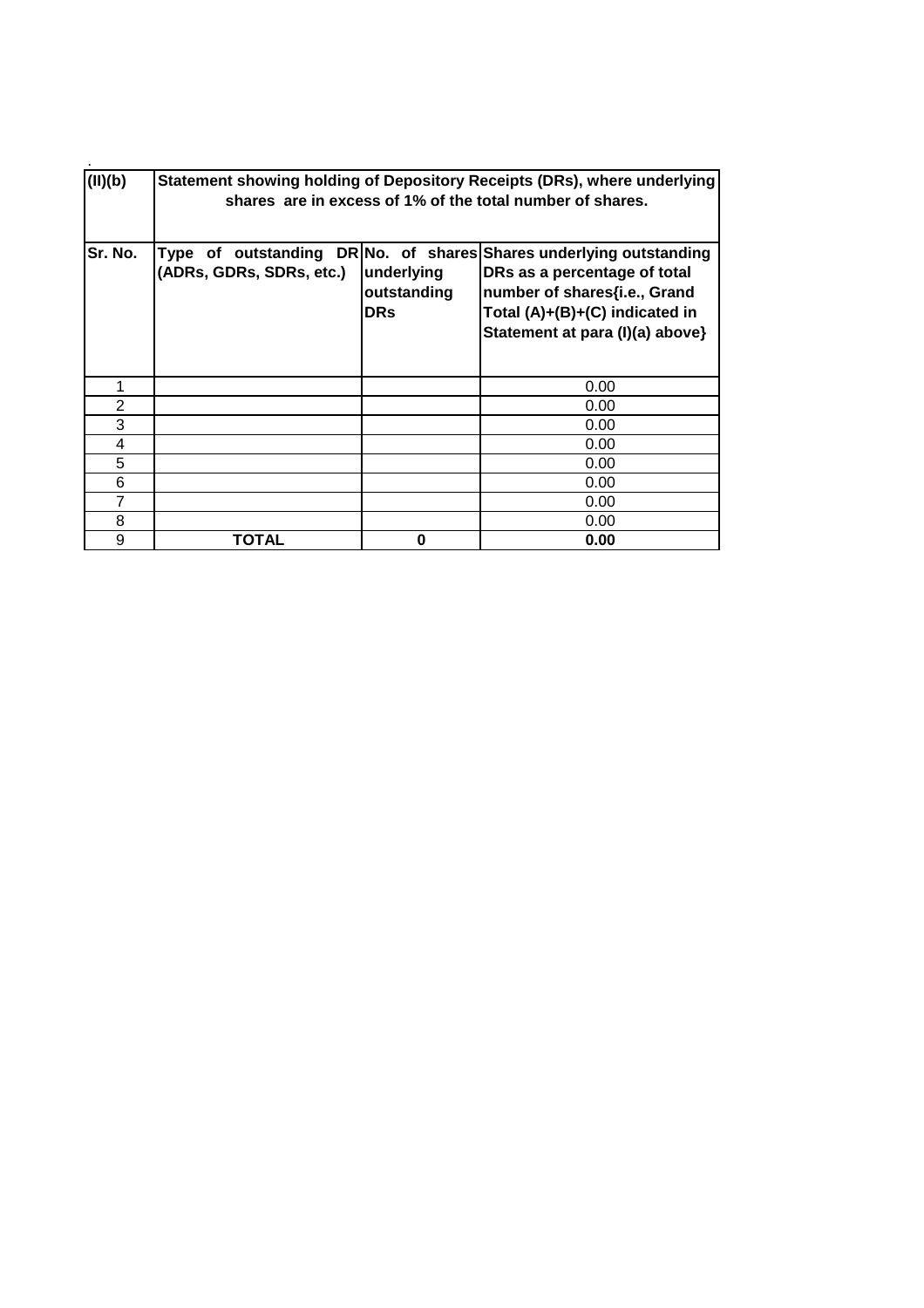## **(I) (a) Statement showing Shareholding Pattern**

| Name of the Company                                                                                                           |                               | <b>KOPRAN LIMITED</b>                                             |                                                                                                              |  |  |  |
|-------------------------------------------------------------------------------------------------------------------------------|-------------------------------|-------------------------------------------------------------------|--------------------------------------------------------------------------------------------------------------|--|--|--|
| Scrip Code, Name of the scrip, Class of Security:                                                                             |                               | <b>KOPRAN</b>                                                     |                                                                                                              |  |  |  |
| Quarter ended                                                                                                                 |                               | 30.09.2014                                                        |                                                                                                              |  |  |  |
|                                                                                                                               |                               |                                                                   |                                                                                                              |  |  |  |
| Partly paid-up shares                                                                                                         | No. of partly paid-up shares  | As a % of total no.<br>of partly paid-up<br>shares                | As a % of total no. of shares<br>of the company                                                              |  |  |  |
| Held by promoter/                                                                                                             | 0                             | 0.00                                                              | 0.00                                                                                                         |  |  |  |
| promoters group                                                                                                               |                               |                                                                   |                                                                                                              |  |  |  |
| Held by public                                                                                                                | 3126                          | 100.00                                                            | 0.01                                                                                                         |  |  |  |
| Total-D                                                                                                                       | 3126                          | 100.00                                                            | 0.01                                                                                                         |  |  |  |
| Outstanding convertible<br>securities                                                                                         | No. of outstanding securities | As a % of total<br>No.of outstanding<br>convertible<br>securities | As a % of total no. of shares<br>of the company, assuming<br>full onversion of the<br>convertible securities |  |  |  |
| Held by promoter/                                                                                                             | 0                             | 0.00                                                              | 0.00                                                                                                         |  |  |  |
| promoter group                                                                                                                |                               |                                                                   |                                                                                                              |  |  |  |
| Held by public                                                                                                                | 0                             | 0.00                                                              | 0.00                                                                                                         |  |  |  |
| Total-E                                                                                                                       | 0                             | 0.00                                                              | 0.00                                                                                                         |  |  |  |
| Warrants                                                                                                                      | No. of Warrants               | As a % of total<br>no.of Warrants                                 | As a % of total no. of<br>sharesof the company,<br>assuming full conversion of<br>warrants                   |  |  |  |
| Held by                                                                                                                       | 0                             | 0.00                                                              | 0.00                                                                                                         |  |  |  |
| promoter/promoter group                                                                                                       |                               |                                                                   |                                                                                                              |  |  |  |
| Held by public                                                                                                                | 0                             | 0.00                                                              | 0.00                                                                                                         |  |  |  |
| <b>Total-F</b>                                                                                                                | 0                             | 0.00                                                              | 0.00                                                                                                         |  |  |  |
| Total paid-up capital of<br>the company assuming<br>full conversion of<br>warrants and convertible<br>securities (Grand Total |                               |                                                                   |                                                                                                              |  |  |  |
| $(A+B+C)+(D+E+F)$                                                                                                             | 39052602                      |                                                                   | 100                                                                                                          |  |  |  |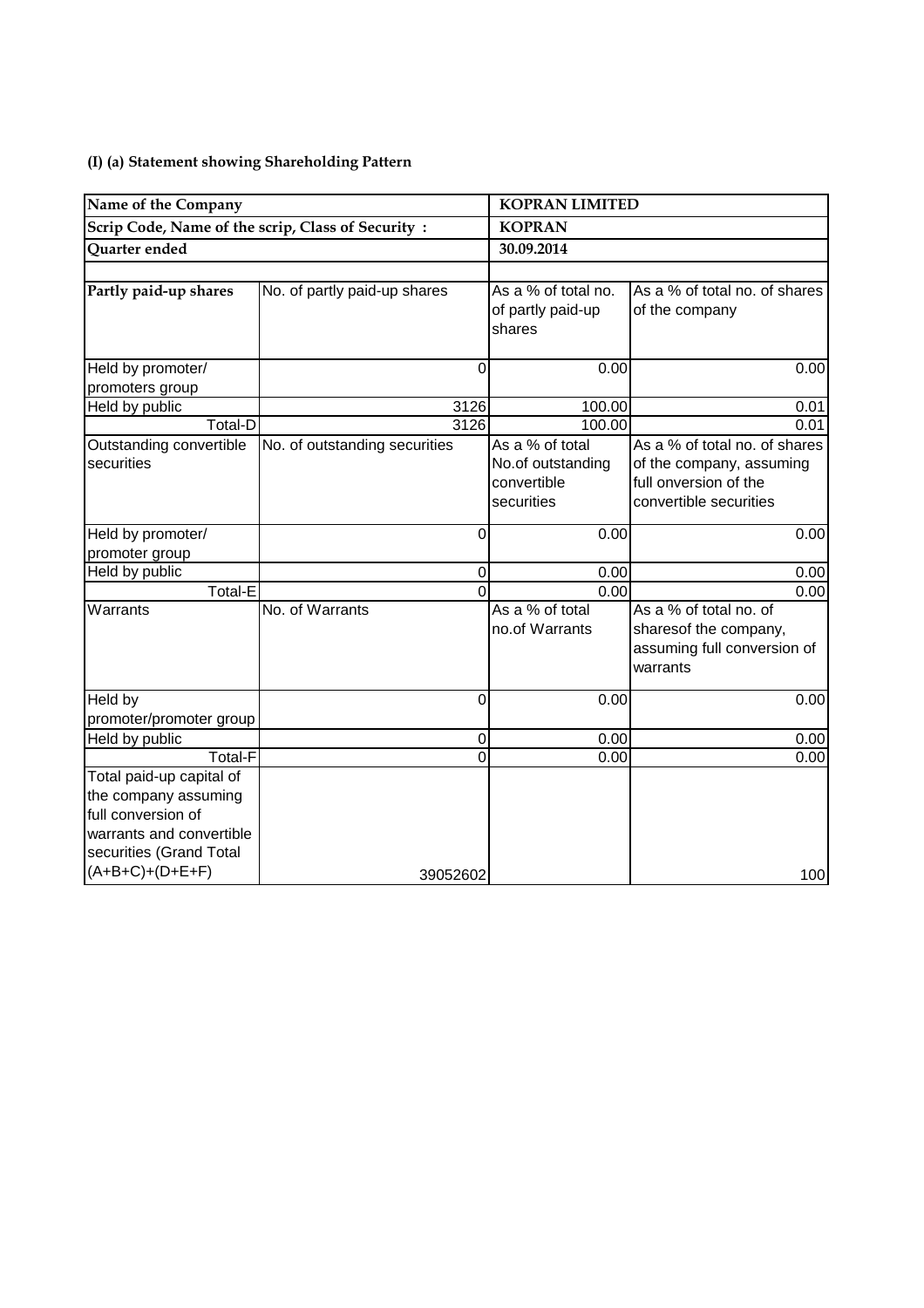## **(I) (a) Statement showing Shareholding Pattern**

| Name of the Company      |                                                   | <b>KOPRAN LIMITED</b>       |                            |  |  |
|--------------------------|---------------------------------------------------|-----------------------------|----------------------------|--|--|
|                          | Scrip Code, Name of the scrip, Class of Security: | <b>KOPRAN</b>               |                            |  |  |
| Quarter ended            |                                                   | 30.09.2014                  |                            |  |  |
|                          |                                                   |                             |                            |  |  |
| Partly paid-up shares    | No. of partly paid-up shares                      | As a % of total no.         | As a % of total no. of     |  |  |
|                          |                                                   | of partly paid-up<br>shares | shares of the company      |  |  |
| Held by promoter/        | 0                                                 | 0.00                        | 0.00                       |  |  |
| promoters group          |                                                   |                             |                            |  |  |
| Held by public           | 3126                                              | 100.00                      | 0.01                       |  |  |
| Total-D                  | 3126                                              | 100.00                      | 0.01                       |  |  |
| Outstanding convertible  | No. of outstanding securities                     | As a % of total             | As a % of total no. of     |  |  |
| securities               |                                                   | No.of outstanding           | shares of the company,     |  |  |
|                          |                                                   | convertible                 | assuming full onversion of |  |  |
|                          |                                                   | securities                  | the convertible securities |  |  |
| Held by promoter/        | 0                                                 | 0.00                        | 0.00                       |  |  |
| promoter group           |                                                   |                             |                            |  |  |
| Held by public           | $\mathbf 0$                                       | 0.00                        | 0.00                       |  |  |
| Total-E                  | $\Omega$                                          | 0.00                        | 0.00                       |  |  |
| Warrants                 | No. of Warrants                                   | As a % of total             | As a % of total no. of     |  |  |
|                          |                                                   | no.of Warrants              | sharesof the company,      |  |  |
|                          |                                                   |                             | assuming full conversion   |  |  |
|                          |                                                   |                             | of warrants                |  |  |
| Held by                  | $\Omega$                                          | 0.00                        | 0.00                       |  |  |
| promoter/promoter        |                                                   |                             |                            |  |  |
| Held by public           | $\mathbf 0$                                       | 0.00                        | 0.00                       |  |  |
| Total-F                  | 0                                                 | 0.00                        | 0.00                       |  |  |
| Total paid-up capital of |                                                   |                             |                            |  |  |
| the company assuming     |                                                   |                             |                            |  |  |
| full conversion of       |                                                   |                             |                            |  |  |
| warrants and convertible |                                                   |                             |                            |  |  |
| securities (Grand Total  |                                                   |                             |                            |  |  |
| $(A+B+C)+(D+E+F)$        | 39052602                                          |                             | 100                        |  |  |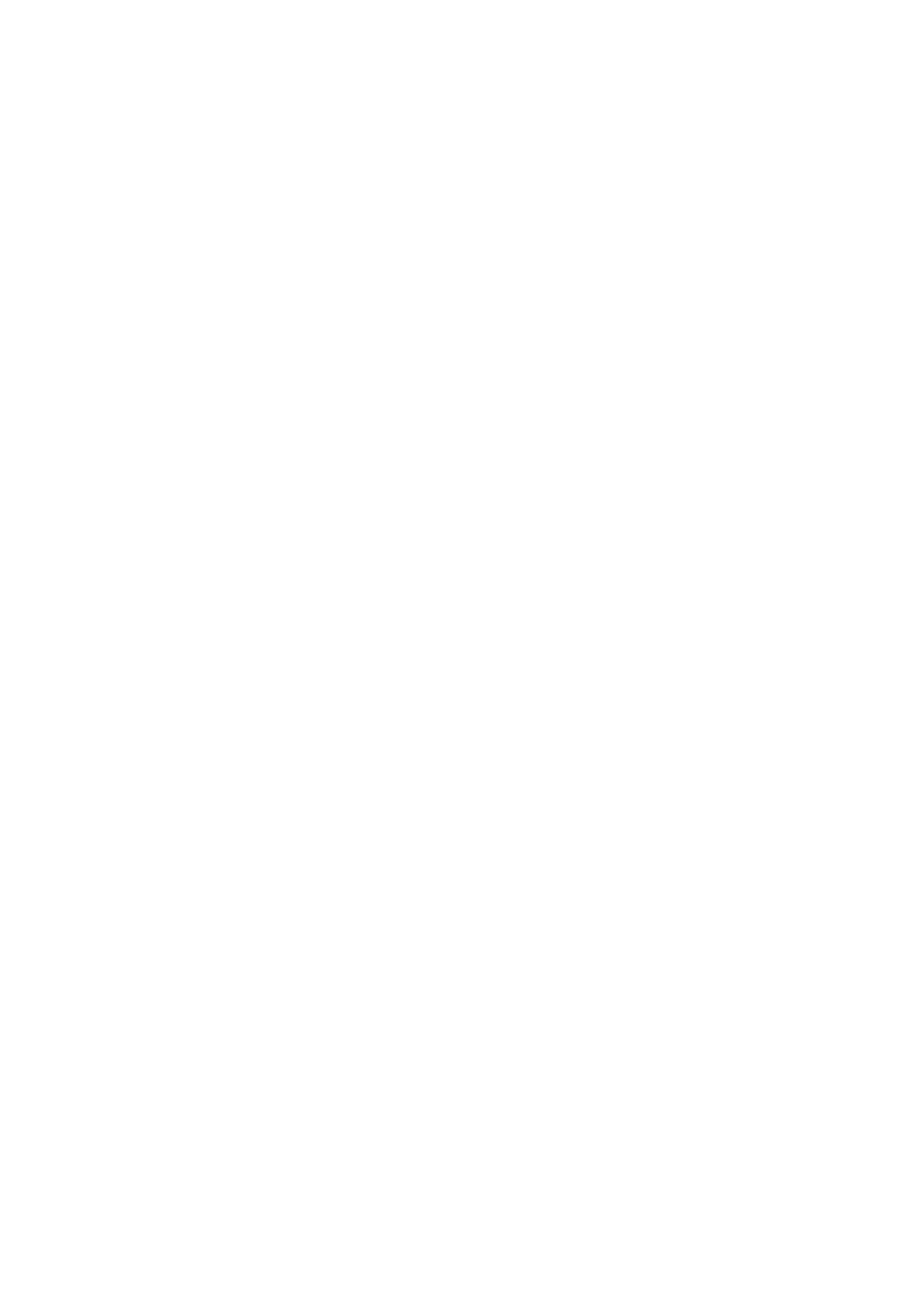## **III(a) Statement showing the voting pattern of shareholders, if more than one class of shares/securities is issued by the issuer.**

|                | Categ Category of shareholder Number of Voting Rights held in |                          |         |              | <b>Total Voting</b> |                     | Total Voting rights i.e. |
|----------------|---------------------------------------------------------------|--------------------------|---------|--------------|---------------------|---------------------|--------------------------|
| ory            |                                                               | each class of securities |         | Rights       | (VI)                |                     |                          |
|                |                                                               |                          |         | $(III+IV+V)$ |                     |                     |                          |
|                |                                                               | Class X                  | Class Y | Class Z      |                     | As a                | As a                     |
|                |                                                               |                          |         |              |                     | percentage          | percentage               |
|                | (II)                                                          | (III)                    |         |              | (VI)                | of $(A+B)$<br>(VII) | of $(A+B+C)$             |
| (I)<br>(A)     | <b>Promoter and Promoter</b>                                  |                          | (IV)    | (V)          |                     |                     | (VIII)                   |
|                | Group                                                         |                          |         |              |                     |                     |                          |
| (1)            | Indian                                                        |                          |         |              |                     |                     |                          |
|                |                                                               | 5522700                  |         |              |                     | 14.14               | 14.14                    |
| (a)            | Individuals/Hindu<br>Undivided Family                         |                          |         |              | 5522700             |                     |                          |
|                | Centeral<br>Government                                        | $\mathbf{0}$             |         |              |                     |                     |                          |
| (b)            | State Government(s)                                           |                          |         |              |                     |                     |                          |
| (c)            | <b>Bodies Corporate</b>                                       | 9773313                  |         |              | 9773313             | 25.03               | 25.03                    |
| (d)            | Financial                                                     |                          |         |              |                     |                     |                          |
|                | Institutions/Banks                                            |                          |         |              |                     |                     |                          |
| (e)            | Any Other (Specify)                                           |                          |         |              |                     |                     |                          |
|                | Sub Total(A)(1)                                               | 15296013                 |         |              | 15296013            | 39.17               | 39.17                    |
| (2)            | Foreign                                                       |                          |         |              |                     |                     |                          |
|                | Individuals<br>(Non-                                          |                          |         |              |                     |                     |                          |
| (a)            | Individuals/<br>Resident                                      |                          |         |              |                     |                     |                          |
|                |                                                               |                          |         |              |                     |                     |                          |
| (b)            | Foreign Individuals)<br><b>Bodies Corporate</b>               |                          |         |              |                     |                     |                          |
| (c)            | Institutions                                                  |                          |         |              |                     |                     |                          |
| (d)            | Any Other (Specify)                                           |                          |         |              |                     |                     |                          |
|                | Sub-Total (A)(2)                                              | $\mathbf{0}$             |         |              |                     |                     |                          |
|                | <b>Total holdings of</b>                                      | 15296013                 |         |              | 15296013            | 39.17               | 39.17                    |
|                | <b>Promoter and Promoter</b>                                  |                          |         |              |                     |                     |                          |
|                | Group                                                         |                          |         |              |                     |                     |                          |
|                | $(A)=(A)(1)+(A)(2)$                                           |                          |         |              |                     |                     |                          |
|                |                                                               |                          |         |              |                     |                     |                          |
| (B)            | Public shareholding                                           |                          |         |              |                     |                     |                          |
| $\overline{1}$ | Institutions                                                  |                          |         |              |                     |                     |                          |
| (a)            | Mutual Funds/UTI                                              | 104500                   |         |              | 104500              | 0.00                | 0.00                     |
| (b)            | Financial                                                     | 1126941                  |         |              | 1126941             | 2.89                | 2.89                     |
|                | Institutions/Banks                                            |                          |         |              |                     |                     |                          |
| (c)            | Central                                                       | $\mathbf{0}$             |         |              | $\boldsymbol{0}$    | 0.00                | 0.00                     |
|                | Government/State                                              |                          |         |              |                     |                     |                          |
|                | Government(s)                                                 |                          |         |              |                     |                     |                          |
| (d)            | Venture Capital Funds                                         |                          |         |              |                     |                     |                          |
| (e)            | <b>Insurance Companies</b>                                    |                          |         |              |                     |                     |                          |
| (f)            | Foreign<br>Institutional                                      | 300                      |         |              | 300                 | 0.00                | 0.00                     |
|                | Investors                                                     |                          |         |              |                     |                     |                          |
| (g)            | Foreign Venture Capital                                       |                          |         |              |                     |                     |                          |
|                | Investors                                                     |                          |         |              |                     |                     |                          |
| (h)            | Any Other (specify)                                           |                          |         |              |                     |                     |                          |
|                | Sub-Total $(B)(1)$                                            | 1231741                  |         |              | 1231741             | 2.89                | 2.89                     |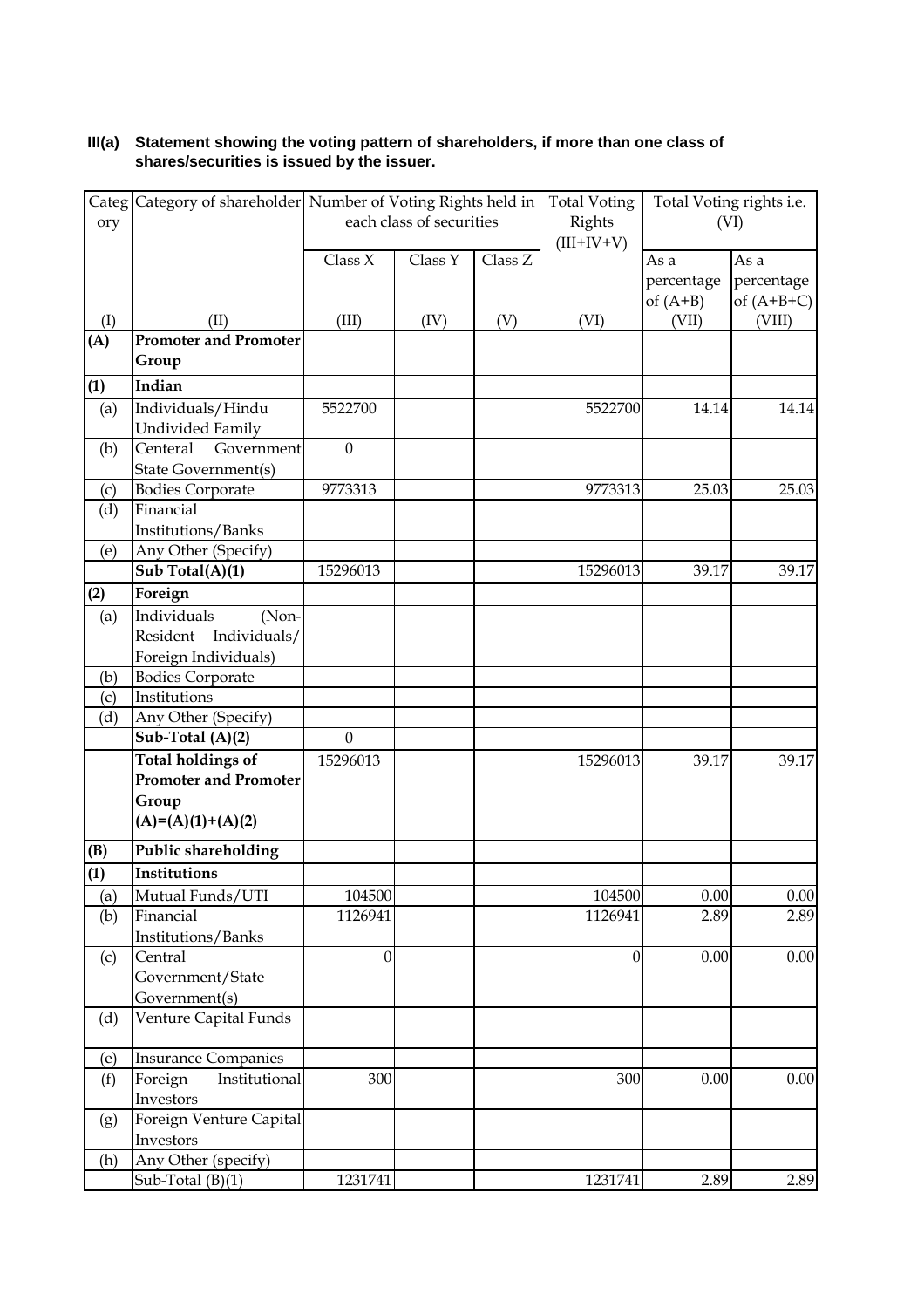| (2) | Non-institutions                                                                                                   |          |          |                  |                  |
|-----|--------------------------------------------------------------------------------------------------------------------|----------|----------|------------------|------------------|
| (a) | <b>Bodies Corporate</b>                                                                                            | 4110909  | 4110909  | 10.53            | 8.69             |
| (b) | Individuals -                                                                                                      |          |          |                  |                  |
|     | I) Individual shareholders                                                                                         | 11957215 | 11957215 | 30.62            | 30.62            |
|     | holding nominal share<br>capital up to Rs. 1 lakh.                                                                 |          |          |                  |                  |
|     | II) Individual shareholders<br>holding nominal share<br>capital in excess of Rs.<br>1 lakh.                        | 5421667  | 5421667  | 13.88            | 13.88            |
| (c) | Any Other (specify)                                                                                                |          |          |                  |                  |
|     | <b>Clearing Member</b>                                                                                             | 604333   | 604333   | 1.55             | 0.65             |
|     | Trusts                                                                                                             | 5500     | 5500     | 0.01             | 0.01             |
|     | Non Resident Indians                                                                                               | 422098   | 422098   | 1.08             | 1.08             |
|     | <b>Bodies</b><br>Overseas<br>Corporate                                                                             | $\Omega$ | $\Omega$ | $\Omega$         | $\Omega$         |
|     | Sub Total (B) (2)                                                                                                  | 22521722 | 22521722 | 57.67            | 57.67            |
|     | Public<br>Total<br>$(B)=$<br>Shareholding<br>$(B)(1)+(B)(2)$                                                       | 23753463 | 23753463 | 60.56            | 60.83            |
|     | TOTAL $(A)+(B)$                                                                                                    | 39049476 | 39049476 | 100.00           | 100.00           |
| (C) | held<br><b>Shares</b><br>by<br>Custodians and against<br>which<br>Depository<br>Receipts<br>have<br>been<br>issued | $\theta$ | 0.00     | $\boldsymbol{0}$ | $\boldsymbol{0}$ |
|     | <b>TOTAL</b><br><b>GRAND</b><br>$(A)+(B)+(C)$                                                                      | 39049476 | 39049476 | 100.00           | 100.00           |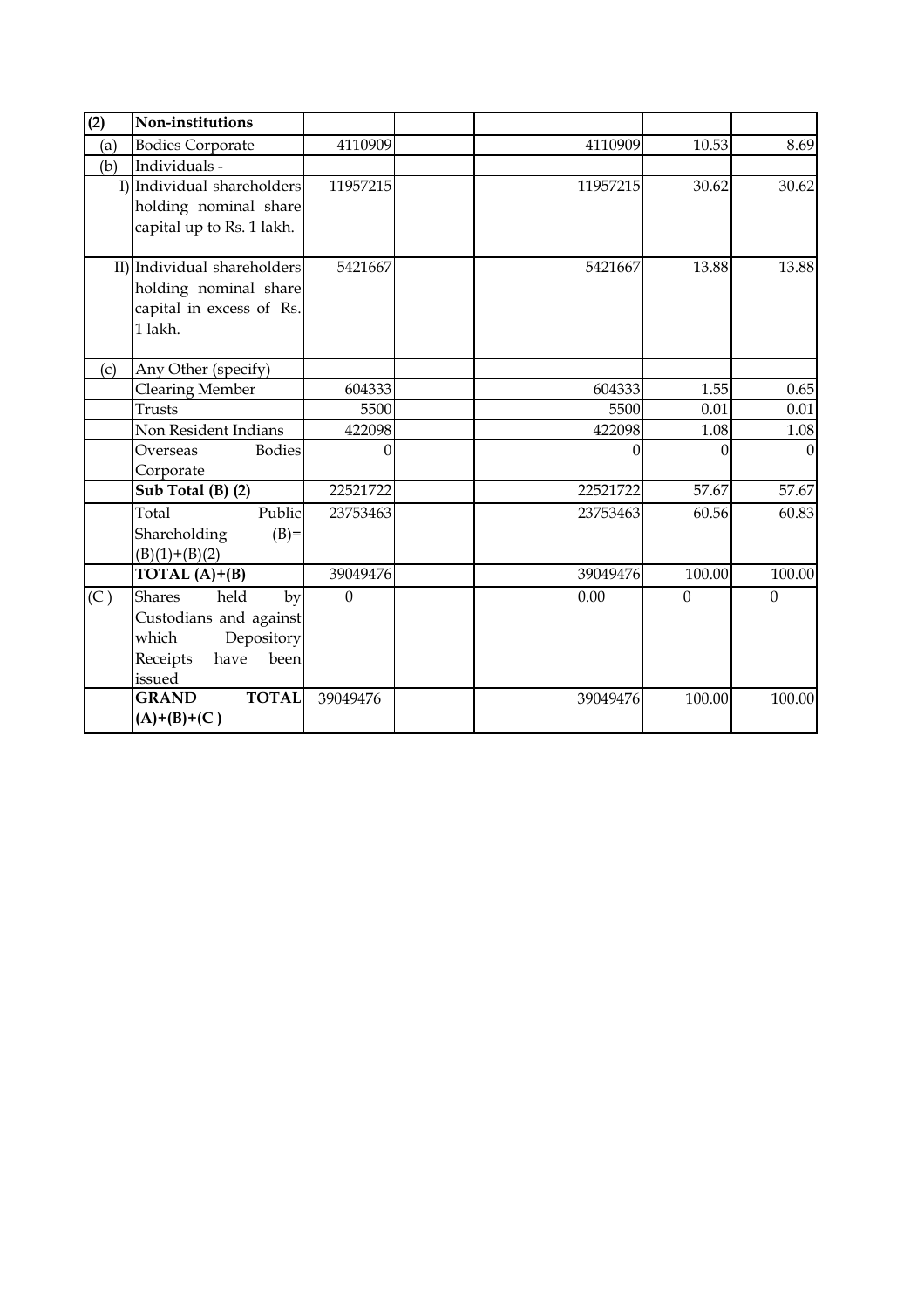|      | <b>Statement Showing Shareholding Pattern</b>                  |                  |                  |                  |              |                         |                  |                      |  |
|------|----------------------------------------------------------------|------------------|------------------|------------------|--------------|-------------------------|------------------|----------------------|--|
|      |                                                                |                  |                  | Table $(I)(a)$   |              |                         |                  |                      |  |
| Cate | Category of shareholder                                        | Number of        | Total            | Number of        |              | Total shareholding as   |                  | Shares pledged or    |  |
| gory |                                                                | shareholders     | number of        | shares held      |              | percentage of total     |                  | otherwise encumbered |  |
| code |                                                                |                  | shares           | in               |              | number of shares        |                  |                      |  |
|      |                                                                |                  |                  | demateriali As a |              | As a                    | Number           | As a                 |  |
|      |                                                                |                  |                  | zed form         | percentage   | percentage of of shares |                  | percentage           |  |
|      |                                                                |                  |                  |                  | of $(A+B)^1$ | $(A+B+C)$               |                  |                      |  |
| (I)  | (II)                                                           | (III)            | (IV)             | (V)              | (VI)         | (VII)                   | (VIII)           | $(IX) = (VIII) /$    |  |
|      |                                                                |                  |                  |                  |              |                         |                  | $(IV)^* 100$         |  |
| (A)  | <b>Shareholding of Promoter and Promoter Group<sup>2</sup></b> |                  |                  |                  |              |                         |                  |                      |  |
| (1)  | Indian                                                         |                  |                  |                  |              |                         |                  |                      |  |
| (a)  | Individuals/Hindu Undivided Family                             | 21               | 5522700          | 5522700          | 14.14        | 14.14                   | $\mathbf{0}$     | 0.00                 |  |
|      | Centeral Government State Government(s)                        | $\boldsymbol{0}$ | $\theta$         | $\boldsymbol{0}$ | 0.00         | 0.00                    | $\theta$         | 0.00                 |  |
| (b)  |                                                                |                  |                  | 9773313          |              |                         | 3352500          |                      |  |
| (c)  | <b>Bodies Corporate</b><br>Financial Institutions/Banks        | 11               | 9773313          |                  | 25.03        | 25.03                   |                  | 34.30                |  |
| (d)  |                                                                | $\boldsymbol{0}$ | $\theta$         | $\boldsymbol{0}$ |              | $\theta$                | $\Omega$         | 0.00                 |  |
| (e)  | Any Other (Specify)                                            | $\boldsymbol{0}$ | $\mathbf{0}$     | $\Omega$         |              | $\Omega$                | $\Omega$         | 0.00                 |  |
|      | Sub Total(A)(1)                                                | 32               | 15296013         | 15296013         | 39.17        | 39.17                   | 3352500          |                      |  |
| (2)  | Foreign                                                        |                  |                  |                  |              |                         |                  |                      |  |
| (a)  | Individuals (Non-Resident Individuals/                         | $\boldsymbol{0}$ | $\theta$         | $\overline{0}$   | 0.00         | 0.00                    | $\theta$         | 0.00                 |  |
|      | Foreign Individuals)                                           |                  |                  |                  |              |                         |                  |                      |  |
| (b)  | <b>Bodies Corporate</b>                                        | $\boldsymbol{0}$ | $\boldsymbol{0}$ | $\boldsymbol{0}$ | 0.00         | 0.00                    | $\theta$         | 0.00                 |  |
| (c)  | Institutions                                                   | $\boldsymbol{0}$ | $\boldsymbol{0}$ | $\theta$         | 0.00         | 0.00                    | $\theta$         | 0.00                 |  |
| (d)  | Any Other (Specify)                                            | $\boldsymbol{0}$ | $\boldsymbol{0}$ | $\theta$         | 0.00         | 0.00                    | $\theta$         | 0.00                 |  |
|      | Sub-Total (A)(2)                                               | $\mathbf{0}$     | $\mathbf{0}$     | $\overline{0}$   | 0.00         | 0.00                    | $\mathbf{0}$     | 0.00                 |  |
|      | Total Shareholding of Promoter and                             | 32               | 15296013         | 15296013         | 39.17        | 39.17                   | 3352500          | 0.00                 |  |
|      | Promoter Group $(A)=(A)(1)+(A)(2)$                             |                  |                  |                  |              |                         |                  |                      |  |
| (B)  | Public shareholding <sup>3</sup>                               |                  |                  |                  |              |                         |                  |                      |  |
| (1)  | Institutions                                                   |                  |                  |                  |              |                         |                  |                      |  |
|      | (a) Mutual Funds/UTI                                           | 6                | 104500           | 104000           | 0.27         | 0.27                    | $\boldsymbol{0}$ | 0.00                 |  |
|      | (b) Financial Institutions/Banks                               | 11               | 1126941          | 1126641          | 2.88         | 2.88                    | $\theta$         | 0.00                 |  |
|      | (c) Central Government/State Government(s)                     | $\theta$         | $\boldsymbol{0}$ | $\theta$         | 0.00         | 0.00                    | $\overline{0}$   | 0.00                 |  |
|      | (d) Venture Capital Funds                                      | $\boldsymbol{0}$ | $\boldsymbol{0}$ | $\mathbf{0}$     | 0.00         | 0.00                    | $\boldsymbol{0}$ | 0.00                 |  |
|      | (e) Insurance Companies                                        | $\boldsymbol{0}$ | $\mathbf{0}$     | $\theta$         | 0.00         | 0.00                    | $\overline{0}$   | 0.00                 |  |
|      | (f) Foreign Institutional Investors                            | 3                | 300              | $\boldsymbol{0}$ | 0.00         | 0.00                    | $\boldsymbol{0}$ | 0.00                 |  |
|      | (g) Foreign Venture Capital Investors                          | $\boldsymbol{0}$ | $\boldsymbol{0}$ | $\boldsymbol{0}$ | 0.00         | 0.00                    | $\mathbf{0}$     | 0.00                 |  |
|      | (h) Any Other (specify)                                        | $\boldsymbol{0}$ | $\mathbf{0}$     | $\theta$         | 0.00         | 0.00                    | $\boldsymbol{0}$ | 0.00                 |  |
|      | $\overline{\text{Sub-Total }(B)}(1)$                           | 20               | 1231741          | 1230641          | 3.15         | 3.15                    | $\boldsymbol{0}$ | 0.00                 |  |
| (2)  | Non-institutions                                               |                  |                  |                  |              |                         |                  |                      |  |
| (a)  | <b>Bodies Corporate</b>                                        | 684              | 4110909          | 4091108          | 10.53        | 10.53                   | $\mathbf{0}$     | 0.00                 |  |
| (b)  | Individuals -                                                  |                  |                  |                  |              |                         |                  |                      |  |
|      | I) Individual shareholders holding nominal                     | 28008            | 11957215         | 11633338         | 30.62        | 30.62                   | $\overline{0}$   | 0.00                 |  |
|      | share capital up to Rs. 1 lakh.                                |                  |                  |                  |              |                         |                  |                      |  |
|      | II) Individual shareholders holding nominal                    | 155              | 5421667          | 5421667          | 13.88        | 13.88                   | $\mathbf{0}$     | 0.00                 |  |
|      | share capital in excess of Rs. 1 lakh.                         |                  |                  |                  |              |                         |                  |                      |  |
| (c)  | Any Other (specify)                                            |                  |                  |                  |              |                         |                  |                      |  |
|      | $(i)$ NRIs                                                     | 264              | 422098           | 421948           | 1.08         | 1.08                    | $\overline{0}$   | 0.00                 |  |
|      | ii) Clearing Members                                           | 286              | 604333           | 604333           | 1.55         | 1.55                    | $\boldsymbol{0}$ | 0.00                 |  |
|      | (iii) Trust                                                    | $\overline{2}$   | 5500             | 5500             | 0.01         | 0.01                    | $\boldsymbol{0}$ | 0.00                 |  |
|      | Sub Total (B) (2)                                              | 29399            | 22521722         | 22177894         | 57.67        | 57.67                   | $\boldsymbol{0}$ | 0.00                 |  |
|      | Public<br>Shareholding<br>Total<br>$(B)=$<br>$(B)(1)+(B)(2)$   | 29419            | 23753463         | 23408535         | 60.83        | 60.83                   | $\overline{0}$   | 0.00                 |  |
|      |                                                                |                  |                  |                  |              |                         |                  |                      |  |
|      | TOTAL $(A)+(B)$                                                | 29451            | 39049476         | 38704548         | 100.00       | 100.00                  | 3352500          | 8.59                 |  |
| (C)  | Shares held by Custodians and against                          | $\boldsymbol{0}$ | $\Omega$         | $\boldsymbol{0}$ | 0.00         | 0.00                    | $\Omega$         | 0.00                 |  |
|      | which Depository Receipts have been                            |                  |                  |                  |              |                         |                  |                      |  |
|      | issued                                                         |                  |                  |                  |              |                         |                  |                      |  |
| (1)  | Promoter and Promoter Group                                    | $\boldsymbol{0}$ | $\boldsymbol{0}$ | $\boldsymbol{0}$ | 0.00         | 0.00                    | $\overline{0}$   | 0.00                 |  |
| (2)  | Public                                                         |                  |                  |                  |              |                         |                  |                      |  |
|      | GRAND TOTAL $(A)+(B)+(C)$                                      | 29451            | 39049476         | 38704548         | 100.00       | 100.00                  | 3352500          | 8.59                 |  |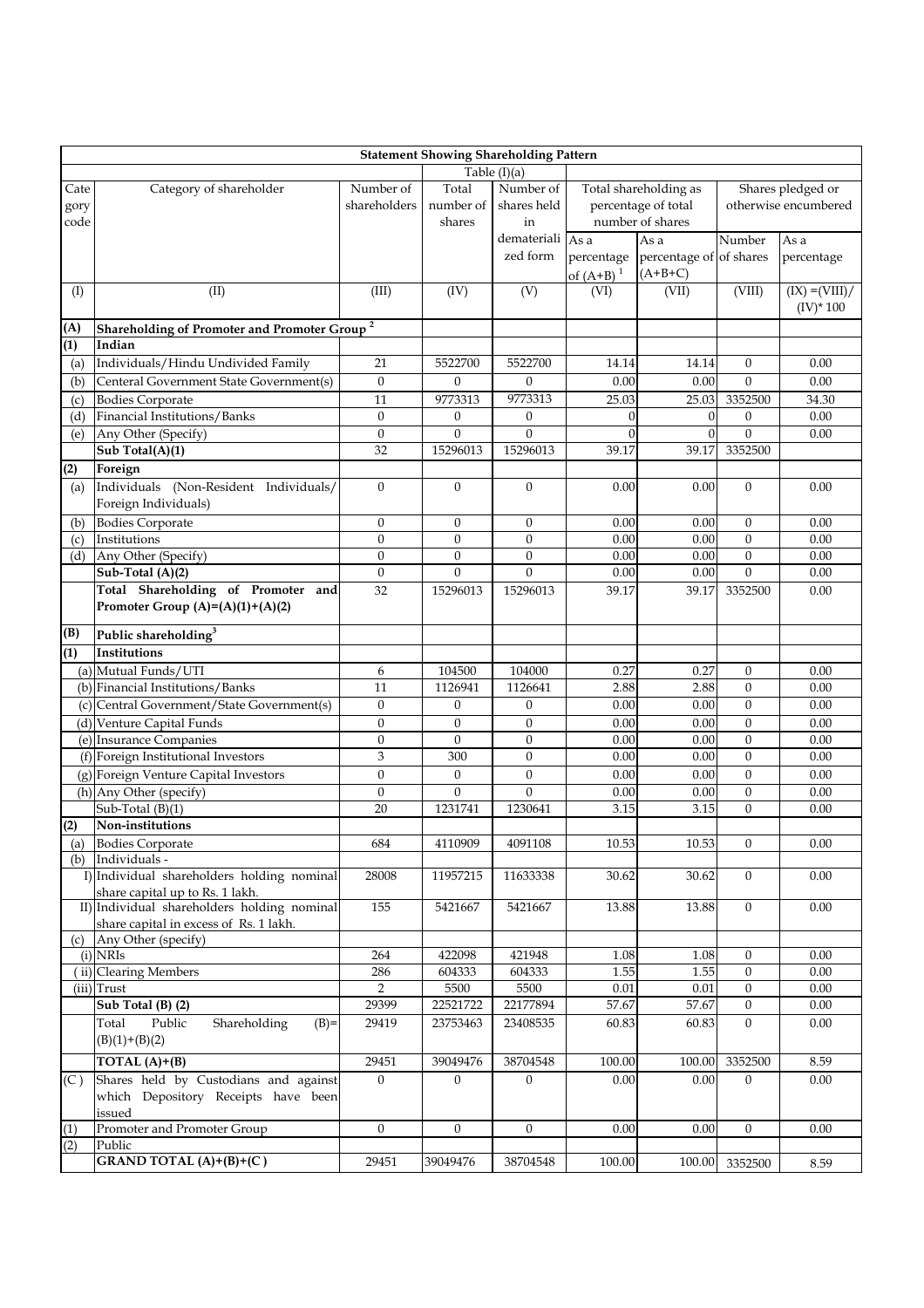| (II) (a) Statement showing Details of Depository Receipts (DRs) |                                                                                 |   |            |                                                                                                                                                                    |  |  |  |  |  |
|-----------------------------------------------------------------|---------------------------------------------------------------------------------|---|------------|--------------------------------------------------------------------------------------------------------------------------------------------------------------------|--|--|--|--|--|
| Unit:                                                           | <b>KOPRAN LIMITED</b>                                                           |   | As on Date | 30/09/2014                                                                                                                                                         |  |  |  |  |  |
| Sr.<br>No.                                                      | Type of outstanding DR Number of<br>(ADRs, GDRs, SDRs, outstanding DRs<br>etc.) |   | underlying | Number of shares Shares underlying outstanding<br>DRs as a percentage of total<br>outstanding DRs number of shares{i.e., Grand<br>Total $(A)+(B)+(C)$ indicated in |  |  |  |  |  |
|                                                                 |                                                                                 |   |            | Statement at para (I)(a) above}                                                                                                                                    |  |  |  |  |  |
| 1                                                               |                                                                                 |   |            | 0.00                                                                                                                                                               |  |  |  |  |  |
| 2                                                               |                                                                                 |   |            | 0.00                                                                                                                                                               |  |  |  |  |  |
| 3                                                               |                                                                                 |   |            | 0.00                                                                                                                                                               |  |  |  |  |  |
| 4                                                               |                                                                                 |   |            | 0.00                                                                                                                                                               |  |  |  |  |  |
| 5                                                               |                                                                                 |   |            | 0.00                                                                                                                                                               |  |  |  |  |  |
| 6                                                               |                                                                                 |   |            | 0.00                                                                                                                                                               |  |  |  |  |  |
| 7                                                               |                                                                                 |   |            | 0.00                                                                                                                                                               |  |  |  |  |  |
| 8                                                               |                                                                                 |   |            | 0.00                                                                                                                                                               |  |  |  |  |  |
| 9                                                               |                                                                                 |   |            | 0.00                                                                                                                                                               |  |  |  |  |  |
| 10                                                              |                                                                                 |   |            | 0.00                                                                                                                                                               |  |  |  |  |  |
| 11                                                              |                                                                                 |   |            | 0.00                                                                                                                                                               |  |  |  |  |  |
| 12                                                              |                                                                                 |   |            | 0.00                                                                                                                                                               |  |  |  |  |  |
| 13                                                              | <b>TOTAL</b>                                                                    | 0 | $\bf{0}$   | 0.00                                                                                                                                                               |  |  |  |  |  |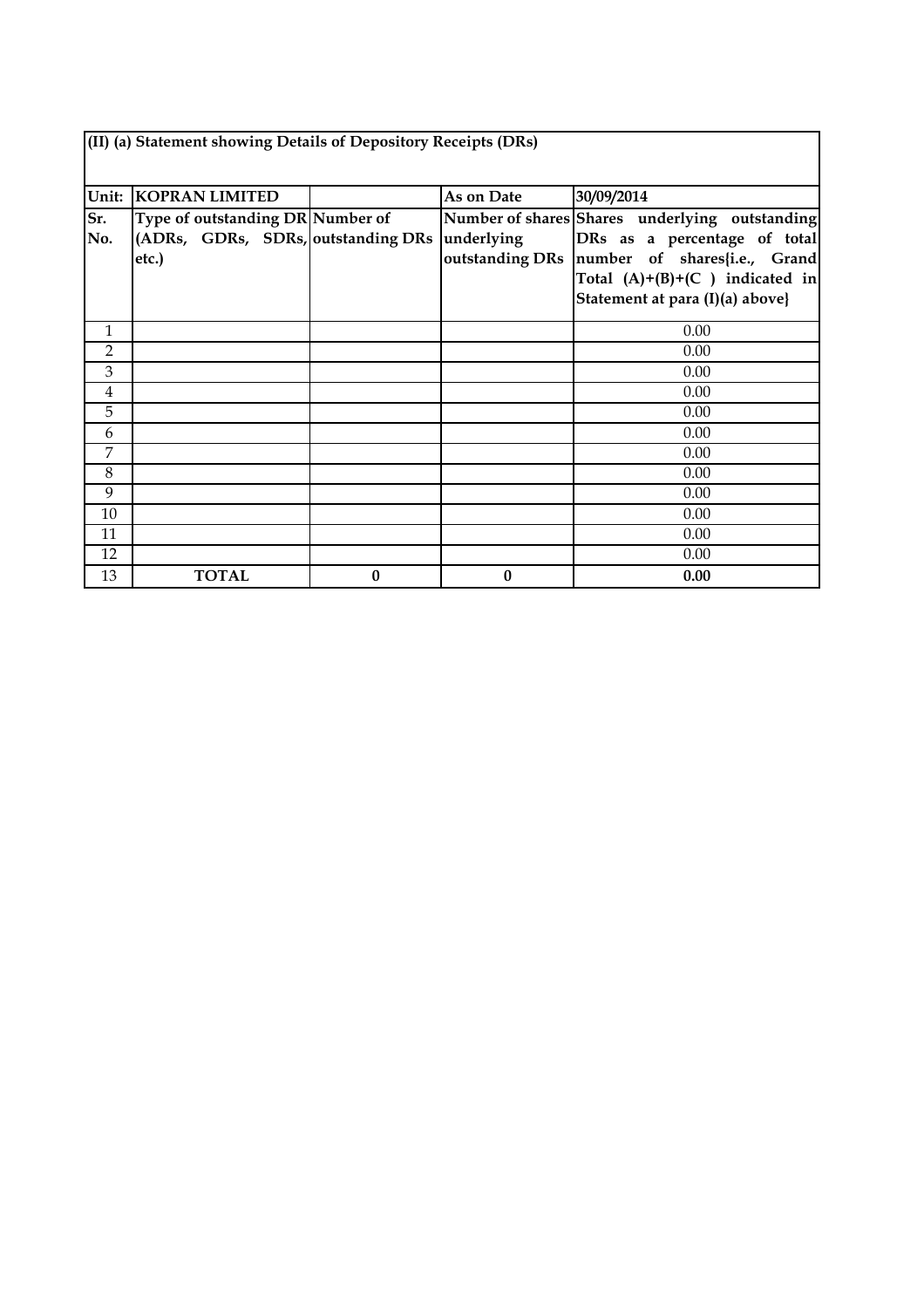| (I)(d) | Statement showing details of locked-in shares |                                                                     | <b>AS ON</b>                             | 30/09/2014                                                                                                                                                 |  |
|--------|-----------------------------------------------|---------------------------------------------------------------------|------------------------------------------|------------------------------------------------------------------------------------------------------------------------------------------------------------|--|
| Sr.No. | Name of the<br>shareholder                    | <b>Category of</b><br><b>Shareholders</b><br>(Promoters/<br>Public) | Number of<br>locked-in<br><b>Ishares</b> | Locked-in shares as a<br>percentage of<br>totall<br>number of shares (i.e.,<br>Grand Total (A)+(B)+(C) <br>indicated in Statement at<br>para (I)(a) above) |  |
|        |                                               |                                                                     |                                          |                                                                                                                                                            |  |
|        |                                               |                                                                     | 0                                        | 0.00                                                                                                                                                       |  |
|        |                                               |                                                                     |                                          |                                                                                                                                                            |  |
|        |                                               |                                                                     |                                          |                                                                                                                                                            |  |
|        |                                               |                                                                     |                                          |                                                                                                                                                            |  |
|        |                                               |                                                                     |                                          |                                                                                                                                                            |  |
|        | <b>TOTAL</b>                                  |                                                                     | 0.00                                     |                                                                                                                                                            |  |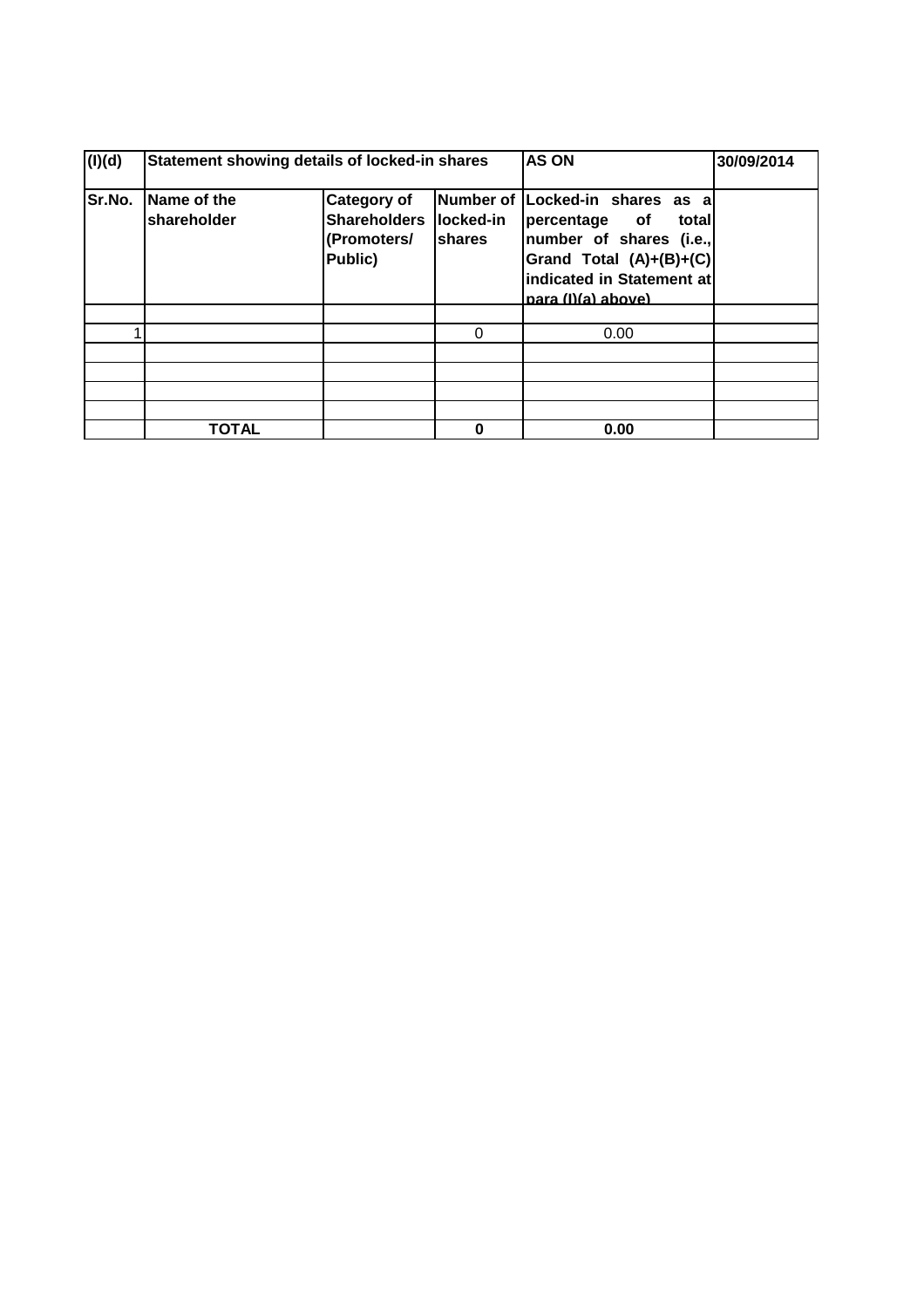| (I)(c)(ii) | Statement showing holding of securities (including shares, warrants, convertible securities) of persons |                |                            |               |             |                       | AS ON                                  | 30/09/2014                      |
|------------|---------------------------------------------------------------------------------------------------------|----------------|----------------------------|---------------|-------------|-----------------------|----------------------------------------|---------------------------------|
|            | (together with PAC) belonging to the category "Public" and holding more than 5% of the total number     |                |                            |               |             |                       |                                        |                                 |
|            | of shares of the company                                                                                |                |                            |               |             |                       |                                        |                                 |
| Sr. No.    | Name of the shareholder                                                                                 | Number of      |                            | Details of    |             | Details of            |                                        | Total shares                    |
|            |                                                                                                         |                | Shares as a percentage of  | warrants      |             | convertible           |                                        | (including                      |
|            |                                                                                                         | <b>Ishares</b> | total number of shares     |               |             | securities            |                                        | underlying                      |
|            |                                                                                                         |                | {i.e.Grand Total           |               |             |                       |                                        |                                 |
|            |                                                                                                         |                | $(A)+(B)+(C)$ indicated in |               |             |                       |                                        | <b>shares</b>                   |
|            |                                                                                                         |                | Statement at para (I)(a)   |               |             |                       |                                        | assuming full<br>conversion of  |
|            |                                                                                                         |                | above}                     |               |             |                       |                                        |                                 |
|            |                                                                                                         |                |                            |               |             |                       |                                        | warrants and<br>convertible     |
|            |                                                                                                         |                |                            |               |             |                       |                                        |                                 |
|            |                                                                                                         |                |                            |               |             |                       |                                        | securities) as<br>a% of diluted |
|            |                                                                                                         |                |                            |               |             |                       |                                        |                                 |
|            |                                                                                                         |                |                            |               |             |                       |                                        | share capital.                  |
|            |                                                                                                         |                |                            | <b>Number</b> |             |                       | As a % total Number of  % w.r.t. total |                                 |
|            |                                                                                                         |                |                            | <b>of</b>     | number of   | convertible number of |                                        |                                 |
|            |                                                                                                         |                |                            | warrants      | warrants of | securities            | convertible                            |                                 |
|            |                                                                                                         |                |                            | held          | the same    | held                  | securities of                          |                                 |
|            |                                                                                                         |                |                            |               | class       |                       | the same                               |                                 |
|            |                                                                                                         |                |                            |               |             |                       | class                                  |                                 |
|            |                                                                                                         |                |                            | $\Omega$      |             |                       | 0                                      | 0                               |
|            | <b>TOTAL</b>                                                                                            |                |                            |               |             |                       |                                        |                                 |